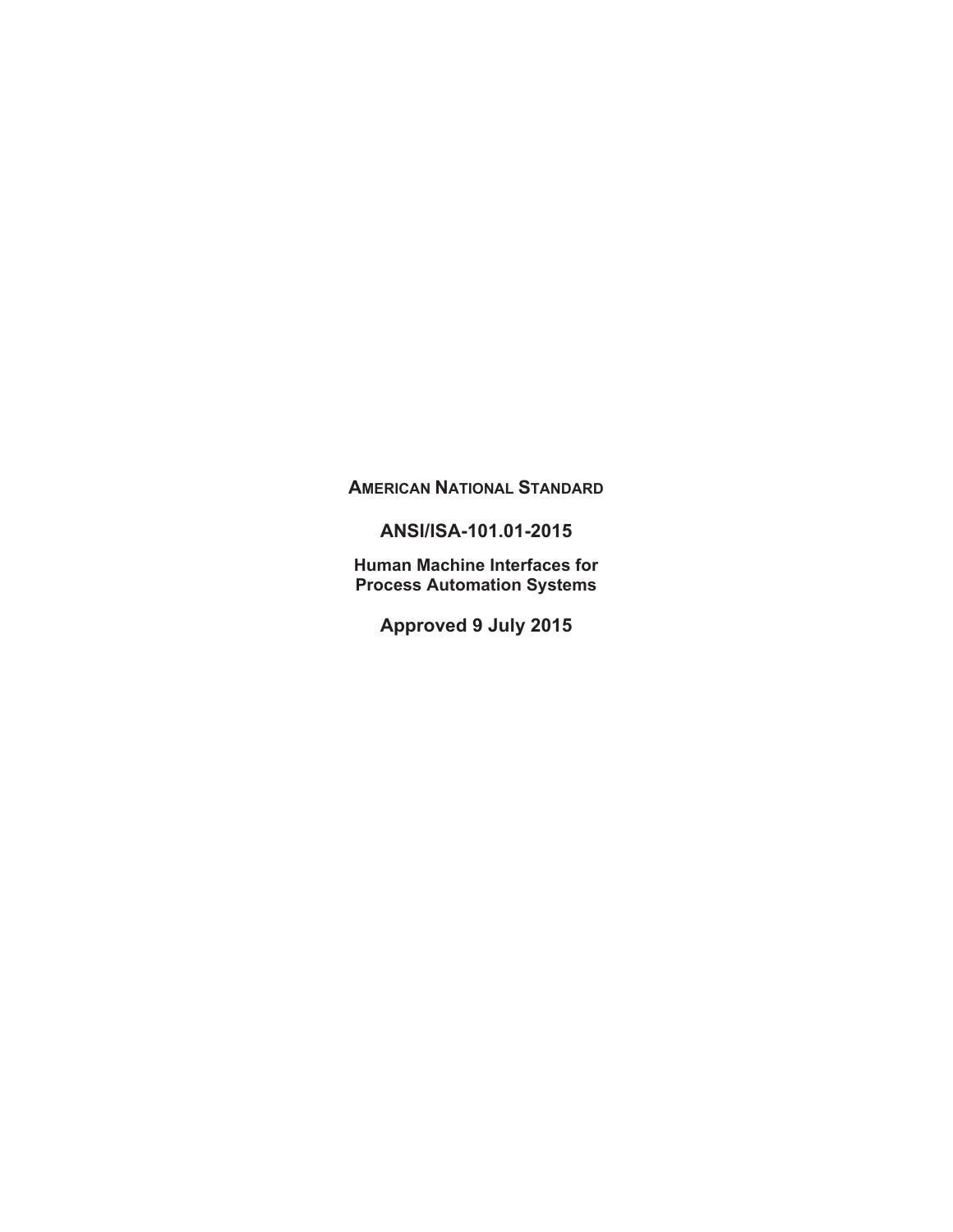ANSI/ISA-101.01-2015, Human Machine Interfaces for Process Automation Systems

ISBN: 978-1-941546-46-8

Copyright © 2015 by the International Society of Automation. All rights reserved. Printed in the United States of America. No part of this publication may be reproduced, stored in a retrieval system, or transmitted in any form or by any means (electronic, mechanical, photocopying, recording, or otherwise), without the prior written permission of the publisher.

ISA 67 Alexander Drive P.O. Box 12277 Research Triangle Park, North Carolina 27709 US

E-mail: standards@isa.org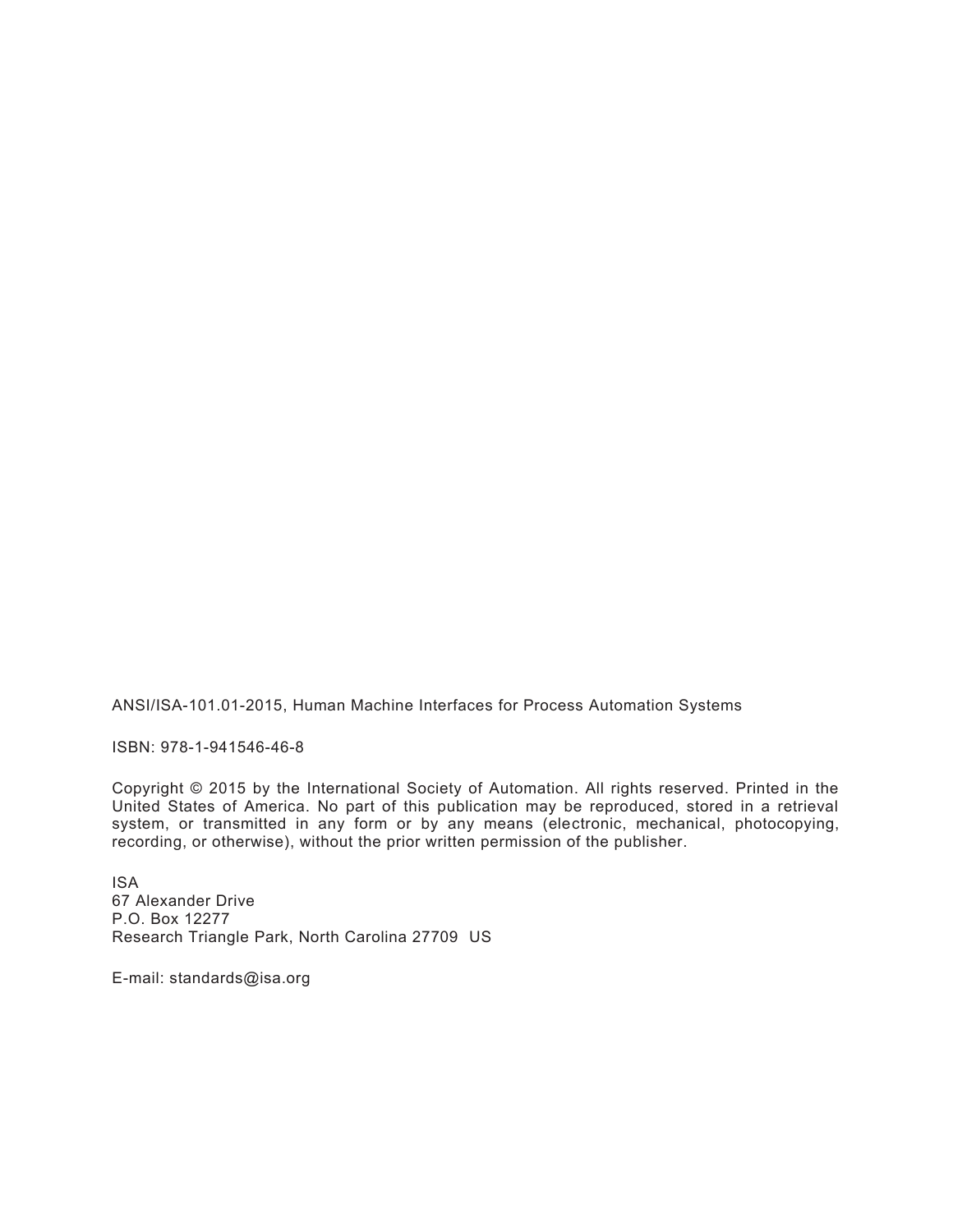## **Preface**

This standard has been prepared as part of the service of ISA, the International Society of Automation, toward a goal of uniformity in the field of instrumentation. To be of real value, this document should not be static but should be subject to periodic review. Toward this end, the Society welcomes all comments and criticisms and asks that they be addressed to the Secretary, Standards and Practices Board; ISA, 67 Alexander Drive; P.O. Box 12277; Research Triangle Park, NC 27709; Telephone (919) 549-8411; Fax (919) 549-8288; E-mail: standards@isa.org.

This ISA Standards and Practices Department is aware of the growing need for attention to the metric system of units in general, and the International System of Units (SI) in particular, in the preparation of automation standards, recommended practices, and technical reports. The Department is further aware of the benefits of USA users of ISA standards of incorporating suitable references to the SI (and the metric system) in their business and professional dealings with other countries. Toward this end, the Department will endeavor to introduce SI and acceptable metric units in all new and revised standards to the greatest extent possible. The Metric Practice Guide, which has been published by the Institute of Electrical and Electronics Engineers (IEEE) as ANSI/IEEE Std. 268-1992, and future revisions, will be the reference guide for definitions, symbols, abbreviations, and conversion factors.

It is the policy of ISA to encourage and welcome the participation of all concerned individuals and interests in the development of ISA standards. Participation in the ISA standards-making process by an individual in no way constitutes endorsement by the employer of that individual, of ISA, or of any of the standards, recommended practices, and technical reports that ISA develops.

This standard is structured to follow the IEC guidelines. Therefore, the first three clauses discuss the *Scope* of the document, *Normative References* and *Definitions*, in that order.

CAUTION — ISA ADHERES TO THE POLICY OF THE AMERICAN NATIONAL STANDARDS INSTITUTE WITH REGARD TO PATENTS. IF ISA IS INFORMED OF AN EXISTING PATENT THAT IS REQUIRED FOR USE OF THE STANDARD, IT WILL REQUIRE THE OWNER OF THE PATENT TO EITHER GRANT A ROYALTY-FREE LICENSE FOR USE OF THE PATENT BY USERS COMPLYING WITH THE STANDARD OR A LICENSE ON REASONABLE TERMS AND CONDITIONS THAT ARE FREE FROM UNFAIR DISCRIMINATION.

EVEN IF ISA IS UNAWARE OF ANY PATENT COVERING THIS STANDARD, THE USER IS CAUTIONED THAT IMPLEMENTATION OF THE STANDARD MAY REQUIRE USE OF TECHNIQUES, PROCESSES, OR MATERIALS COVERED BY PATENT RIGHTS. ISA TAKES NO POSITION ON THE EXISTENCE OR VALIDITY OF ANY PATENT RIGHTS THAT MAY BE INVOLVED IN IMPLEMENTING THE STANDARD. ISA IS NOT RESPONSIBLE FOR IDENTIFYING ALL PATENTS THAT MAY REQUIRE A LICENSE BEFORE IMPLEMENTATION OF THE STANDARD OR FOR INVESTIGATING THE VALIDITY OR SCOPE OF ANY PATENTS BROUGHT TO ITS ATTENTION. THE USER SHOULD CAREFULLY INVESTIGATE RELEVANT PATENTS BEFORE USING THE STANDARD FOR THE USER'S INTENDED APPLICATION.

HOWEVER, ISA ASKS THAT ANYONE REVIEWING THIS STANDARD WHO IS AWARE OF ANY PATENTS THAT MAY IMPACT IMPLEMENTATION OF THE STANDARD NOTIFY THE ISA STANDARDS AND PRACTICES DEPARTMENT OF THE PATENT AND ITS OWNER. ADDITIONALLY, THE USE OF THIS STANDARD MAY INVOLVE HAZARDOUS MATERIALS, OPERATIONS OR EQUIPMENT. THE STANDARD CANNOT ANTICIPATE ALL POSSIBLE APPLICATIONS OR ADDRESS ALL POSSIBLE SAFETY ISSUES ASSOCIATED WITH USE IN HAZARDOUS CONDITIONS. THE USER OF THIS STANDARD MUST EXERCISE SOUND PROFESSIONAL JUDGMENT CONCERNING ITS USE AND APPLICABILITY UNDER THE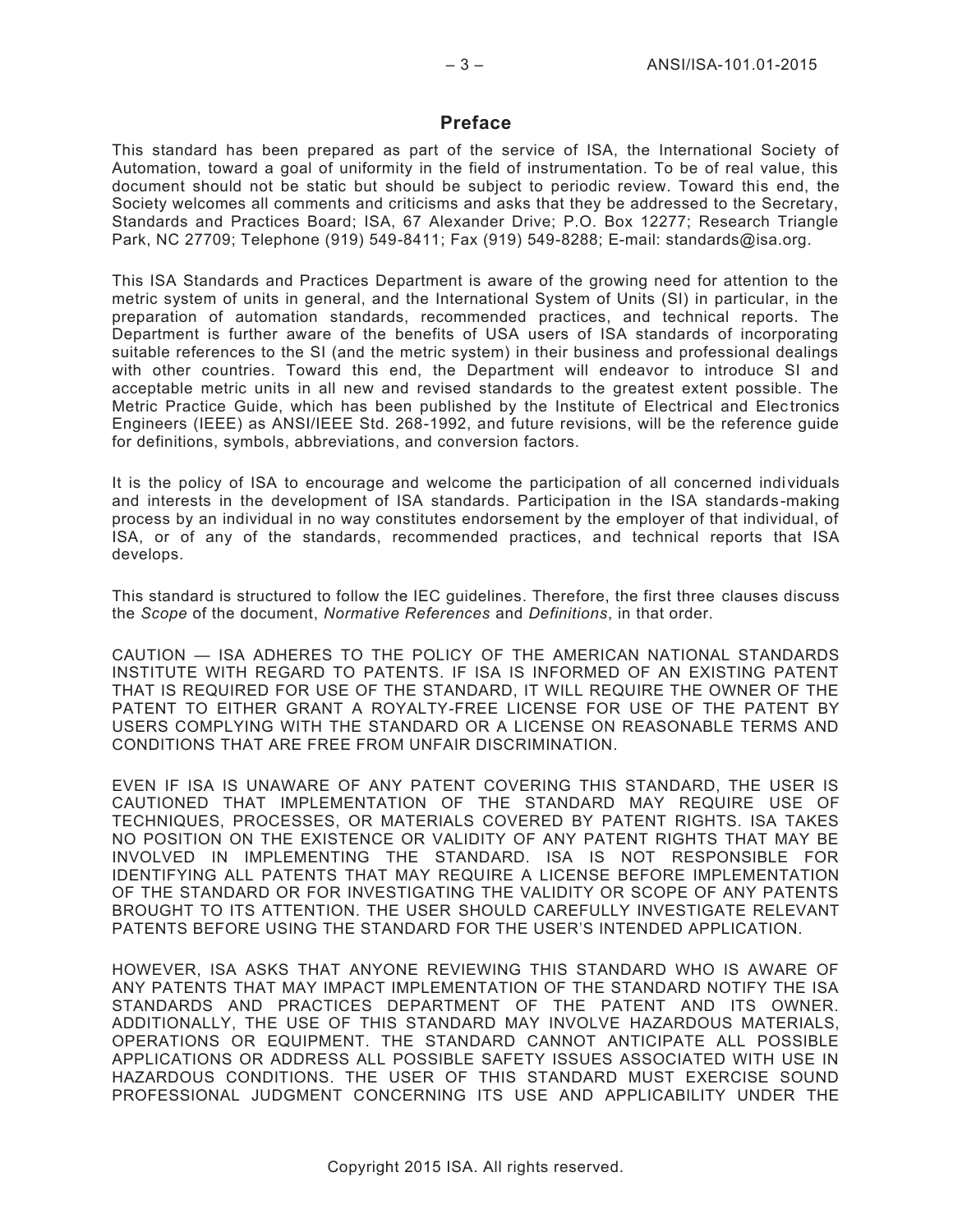USER'S PARTICULAR CIRCUMSTANCES. THE USER MUST ALSO CONSIDER THE APPLICABILITY OF ANY GOVERNMENTAL REGULATORY LIMITATIONS AND ESTABLISHED SAFETY AND HEALTH PRACTICES BEFORE IMPLEMENTING THIS STANDARD.

THE USER OF THIS DOCUMENT SHOULD BE AWARE THAT THIS DOCUMENT MAY BE IMPACTED BY ELECTRONIC SECURITY ISSUES. THE COMMITTEE HAS NOT YET ADDRESSED THE POTENTIAL ISSUES IN THIS VERSION.

The following served as voting members of ISA101 in the development of this standard:

**AFFILIATION** 

| G. Lehmann, ISA101Co-Chair  | <b>AECOM</b>                             |
|-----------------------------|------------------------------------------|
| M. Wilkins, ISA101 Co-Chair | Yokogawa IA Global Marketing USMK        |
| J. Arbogast                 | American Air Liquide                     |
| J. Benitz, Jr.*             | <b>Gray Matter Systems</b>               |
| J. Bingham                  | AES Global Inc.                          |
| A. Bryant*                  | Oxy Inc.                                 |
| P. Castro                   | Raizen - Jatai                           |
| T. Chaiket                  | <b>Bergen County Utilities Authority</b> |
| W. Cohen                    | Intel Corp.                              |
| C. Corbin                   | <b>Holloman LLC</b>                      |
| D. Deardorff                | <b>Metso Minerals Grinding</b>           |
| B. Fitzpatrick*             | <b>Wood Group Mustang</b>                |
| D. Ford                     | Westin Engineering, Inc.                 |
| G. Greco                    | <b>Certainteed Gypsum</b>                |
| P. Gruhn (Alternate)        | Rockwell Automation                      |
| W. Hollifield               | <b>PAS</b>                               |
| T. Laabs*                   | <b>Pfizer Global Manufacturing</b>       |
| L. Lang                     | Prosys                                   |
| D. Lee*                     | <b>UCDS</b>                              |
| W. Lee                      | Degussa Evonik                           |
| D. Lutz                     | <b>NOVA Chemicals</b>                    |
| G. Nasby                    | Eramosa Engineering Inc.                 |
| I. Nimmo*                   | <b>User Centered Design Services LLC</b> |
| M. Nixon*                   | <b>Emerson Process Management</b>        |
| J. Ollerhead                | <b>Fircroft Eng Services</b>             |
| K. Patel                    | <b>Signature Automation</b>              |
| J. Price                    | ExxonMobil Chemical                      |
| D. Reed*                    | Rockwell Automation                      |
| N. Robinson                 | ABB Inc.                                 |
| N. Sands*                   | <b>DuPont</b>                            |
| R. Schiedermayer            | Object Technologies CEM Inc.             |
| D. Schweitzer*              | Eastman Kodak Co.                        |
| B. Vail*                    | URS PS / AECOM                           |
| <b>B.</b> Zakrajsek         | Koch Modular Process Systems             |

\*Clause Editor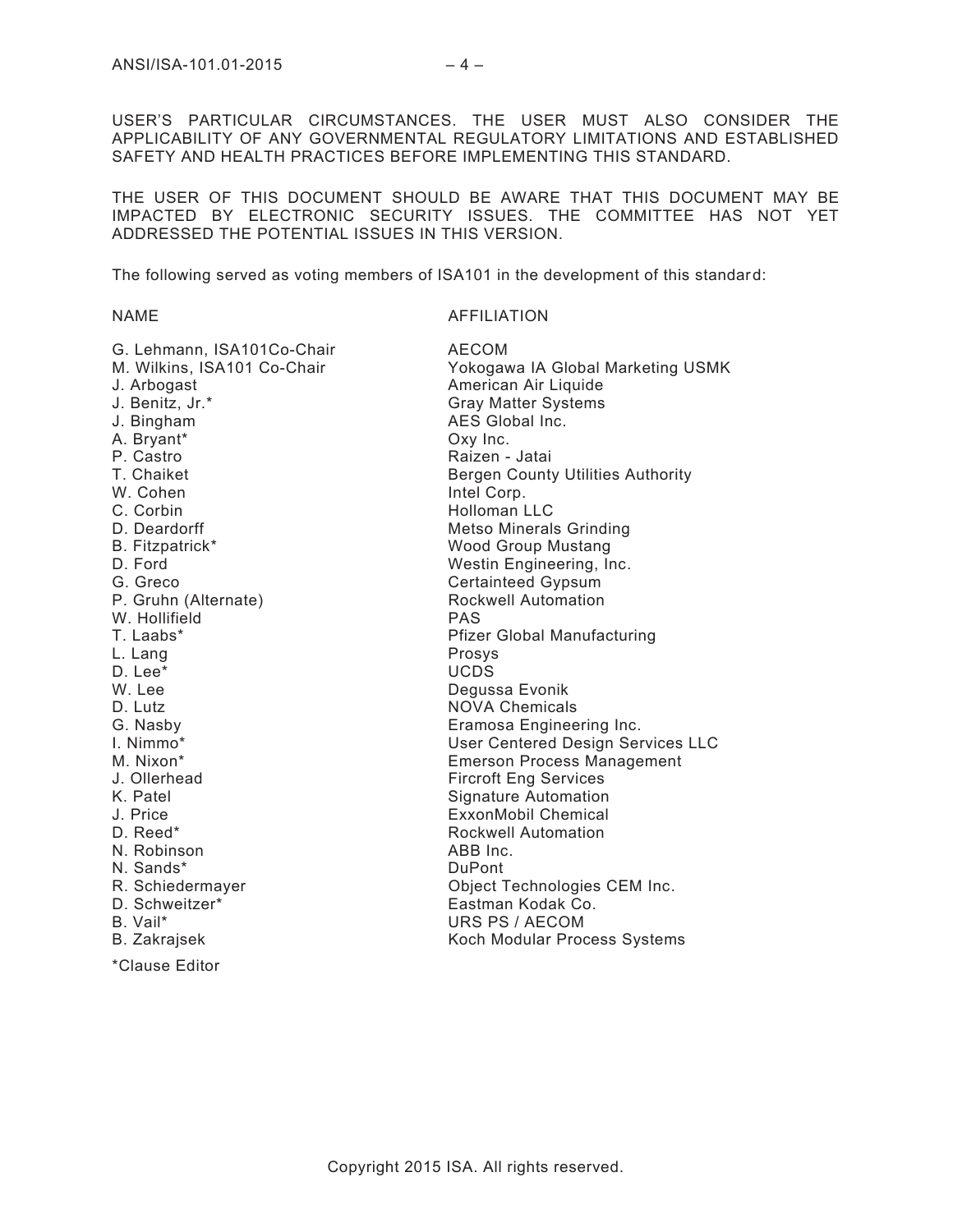This published standard was approved for publication by the ISA Standards and Practices Board on 16 June 2015.

## NAME AFFILIATION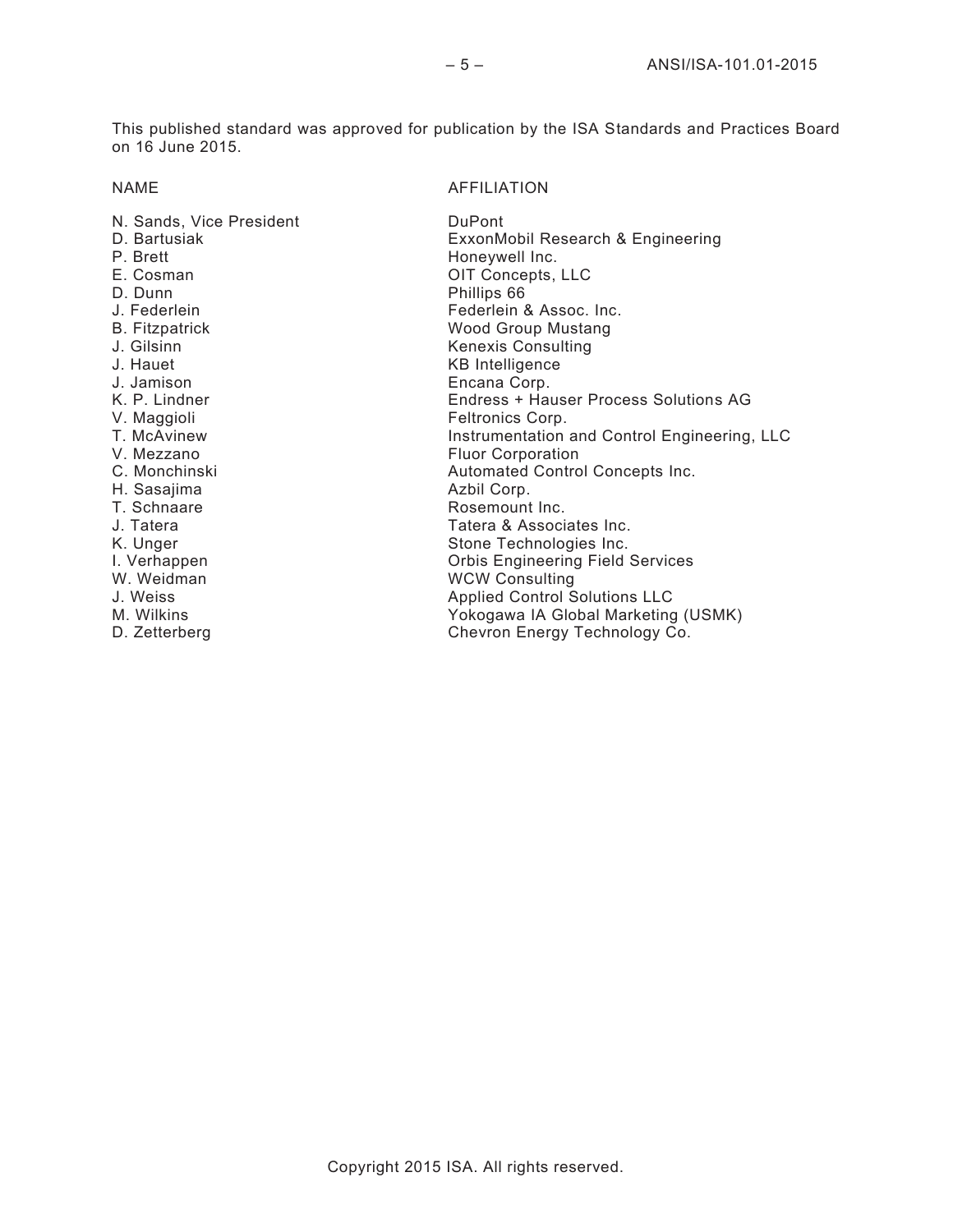This page intentionally left blank.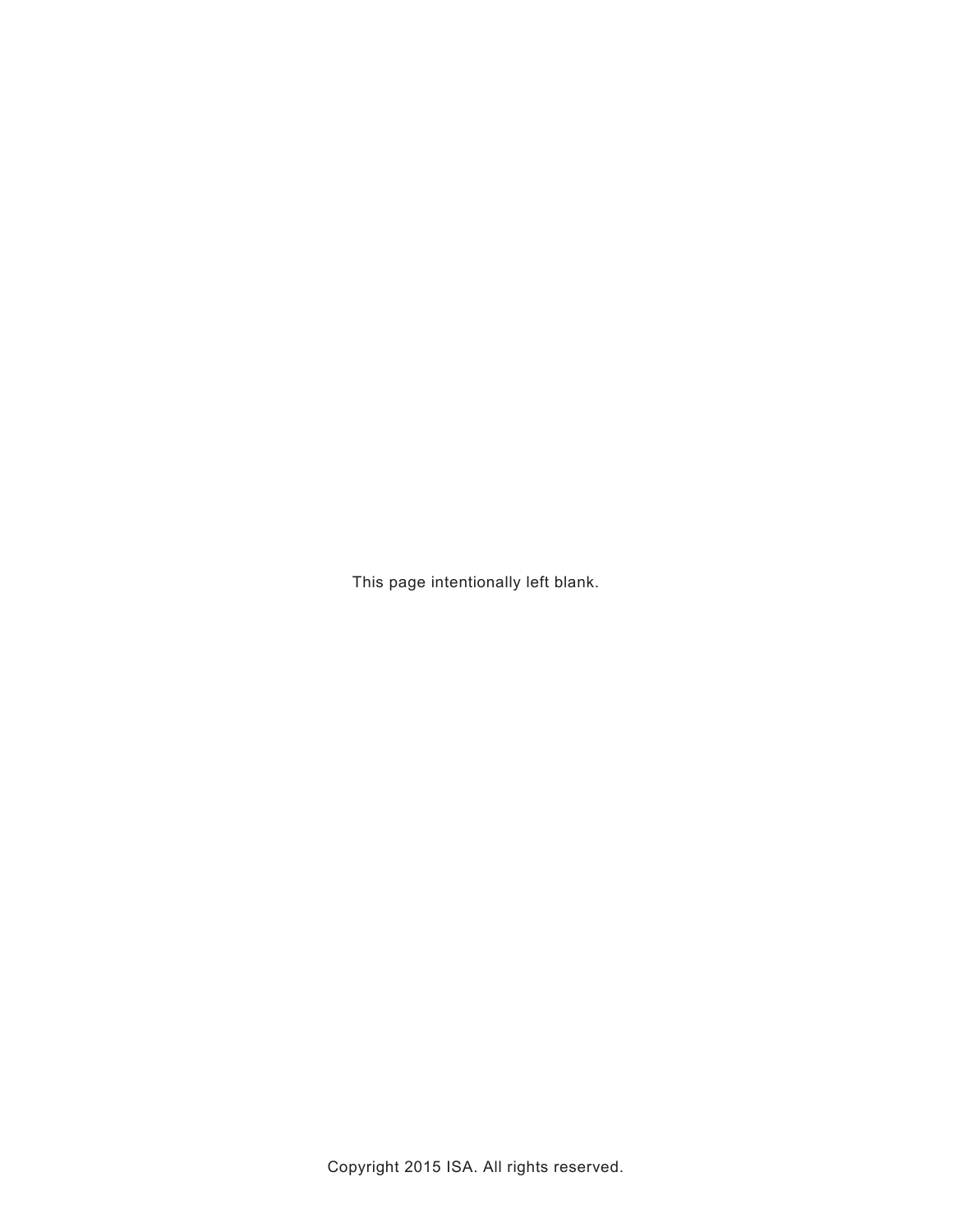|               | <b>Contents</b> |  |  |  |  |  |  |
|---------------|-----------------|--|--|--|--|--|--|
|               |                 |  |  |  |  |  |  |
|               |                 |  |  |  |  |  |  |
|               |                 |  |  |  |  |  |  |
| 1             |                 |  |  |  |  |  |  |
|               |                 |  |  |  |  |  |  |
|               | 12              |  |  |  |  |  |  |
|               |                 |  |  |  |  |  |  |
| $\mathcal{P}$ |                 |  |  |  |  |  |  |
|               |                 |  |  |  |  |  |  |

| $\mathbf{1}$ |     |                 |  |
|--------------|-----|-----------------|--|
|              | 1.1 |                 |  |
|              | 1.2 |                 |  |
|              | 1.3 |                 |  |
| 2            |     |                 |  |
|              | 2.1 |                 |  |
| 3            |     |                 |  |
|              | 3.1 |                 |  |
|              | 3.2 |                 |  |
| 4            |     |                 |  |
|              | 4.1 | Introduction 19 |  |
|              | 4.2 |                 |  |
|              | 4.3 |                 |  |
|              | 4.4 |                 |  |
|              | 4.5 |                 |  |
|              | 4.6 |                 |  |
| 5            |     |                 |  |
|              | 5.1 |                 |  |
|              | 5.2 |                 |  |
|              | 5.3 |                 |  |
| 6            |     |                 |  |
|              | 6.1 |                 |  |
|              | 6.2 |                 |  |
|              | 6.3 |                 |  |
| 7            |     |                 |  |
|              | 7.1 |                 |  |
|              | 7.2 |                 |  |
|              | 7.3 |                 |  |
| 8            |     |                 |  |
|              | 8.1 |                 |  |
|              | 8.2 |                 |  |
|              | 8.3 |                 |  |
| 9            |     |                 |  |
|              | 9.1 |                 |  |
|              |     |                 |  |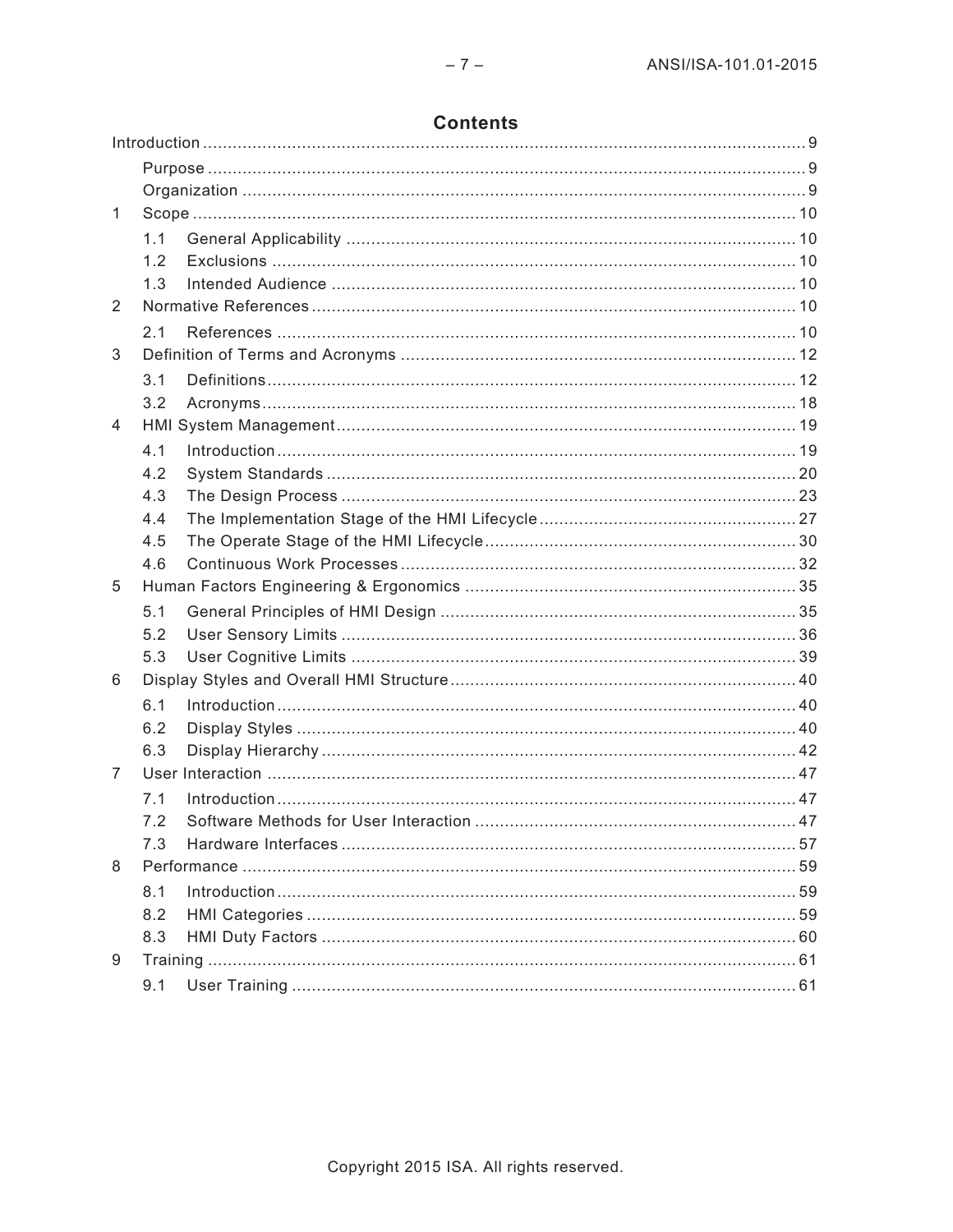# **Figures**

# **Tables**